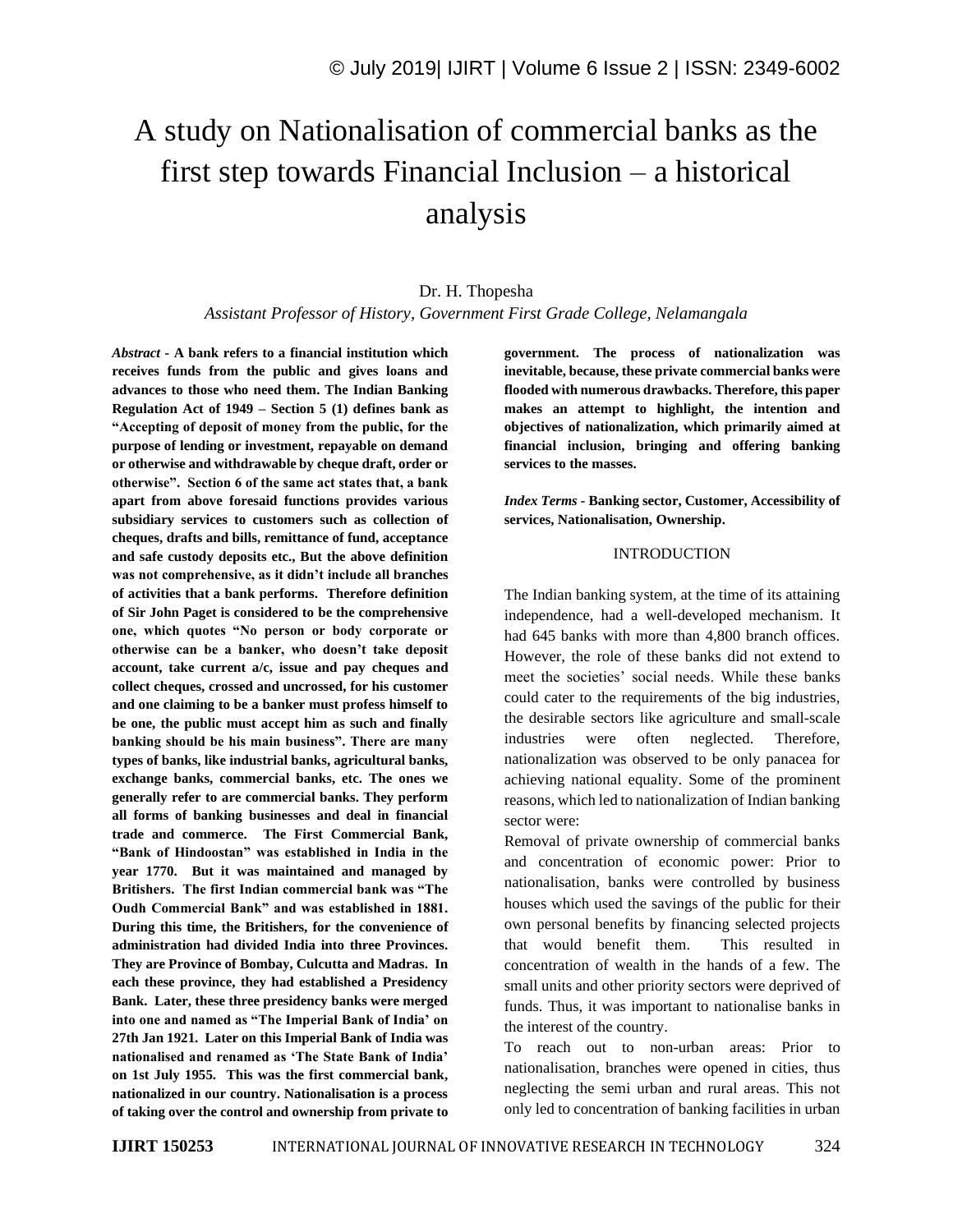areas, but also in depriving these facilities to a major chunk of our population. Out of about 5.6 lakh villages in India, only 5,000 were served by commercial banks. Ahmadabad, Mumbai, Kolkata, Delhi and Chennai had about 1/7th share in the number of branch offices and 50% share of bank deposits and bank credit. This led to the slow growth of the rural areas.

Low advances to agricultural sector: The banks advanced finances to commerce and industry, increasing their share in the scheduled bank's advances from 70% in 1951 to 87% in 1968. Agriculture accounted for only 2.2% of the total advances.

Violation of norms: Commercial banks often granted loans to those industries which did not appear in the priority list. This was against the norm and priorities laid down in the plans.

Speculative activities: Commercial banks encouraged socially undesirable activities like hoarding, black marketing, etc. against high rates of interest.

Ignoring the priority sectors: Apart from neglecting the agricultural sector, the needs of other sectors such as export, small-scale industries etc. were unmet.

### OBJECTIVES OF NATIONALISATION

The objectives of nationalisation were as follows:

- Removal of control by a few
- Provision of adequate credit for agriculture, small scale industries and export sector
- Encouraging a new class of entrepreneurs
- Giving a professional touch to management
- Provision of banking services in backward areas by opening new branches
- Enforcing discipline in the commercial banks and complying with national priorities

Therefore, when Indira Gandhi was the Prime Minister of the country, her government took one daring decision of nationalizing 14 commercial banks, who had a total deposits and reserves of 50 crores of more than that. (1) Central Bank of India (2) Bank of India (3) Indian Bank (4) Union bank of India (5) United Commercial Bank (6) United Bank of India (7) Dena Bank (8) Syndicate bank (9) Punjab National Bank (10) Allahabad Bank (11) Bank of Baroda (12) Canara Bank (13) Bank of Maharashtra (14) Indian Overseas Bank – these 14 commercial banks were nationalised on 19th July 1969.

The process of nationalization did not stop over here. Instead, the on a large scale, the second phase of nationalization started again on 14th March 1980, the Government has nationalised 6 more commercial banks. They are: - (1) Punjab and Sindh bank (2) Vijaya Bank (3) Andhra Bank (4) Corporation Bank (5) New Bank of India (6) Oriental Bank of Commerce. This time the criteria was, those banks, which had a total deposits and reserves of Rs. 200 crores or more than that. But later on New bank of India was merged with Punjab National Bank. Hence finally, the total number of nationalised commercial banks is 19.

#### PROGRESS AFTER NATIONALISATION

After nationalisation, the Indian economy has seen a growth in the branch network of commercial banks. These developments have been highlighted in the following points.

- Expansion of Branches: It was 8,262 in 1969. It has increased to 1,11,723 by the end of 2012. As a result, the average population served per bank office, which was around 55,000 in 1969 has come down to 12,000 in 2013, further to less than 10,000 in 2016. This increase shows a better reach of banking facilities to the general masses, which is the prime objective of financial inclusion.
- Rural Branches: Only 22% bank branches were located in rural areas in June 1969. It has increased to 38% in June 2015.
- Deposit Mobilisation: the aggregate deposits of commercial banks have increased from Rs. 4,665 crore in 1969 to around 93,27,300 crore in 2016. In terms of deposit mobilisation, Maharashtra state leads all other states with 22% of the total deposit mobilisation of the country. followed by Delhi, UP, WB, Karnataka, Andhra Pradesh, Tamil Nadu respectively.
- Bank Lending: It was 3,399 crore in June 1969 to more than 72,50,000 crore in 2015- 2016. Priority sector 15% has increased to 36% by March 2013.

These points indicates, positive growth and allowing the access of financial sector of our country to the general masses. This is a clear sign of 'financial inclusion'. Therefore, it is factually proved that, the process of nationalization laid the foundation stone for